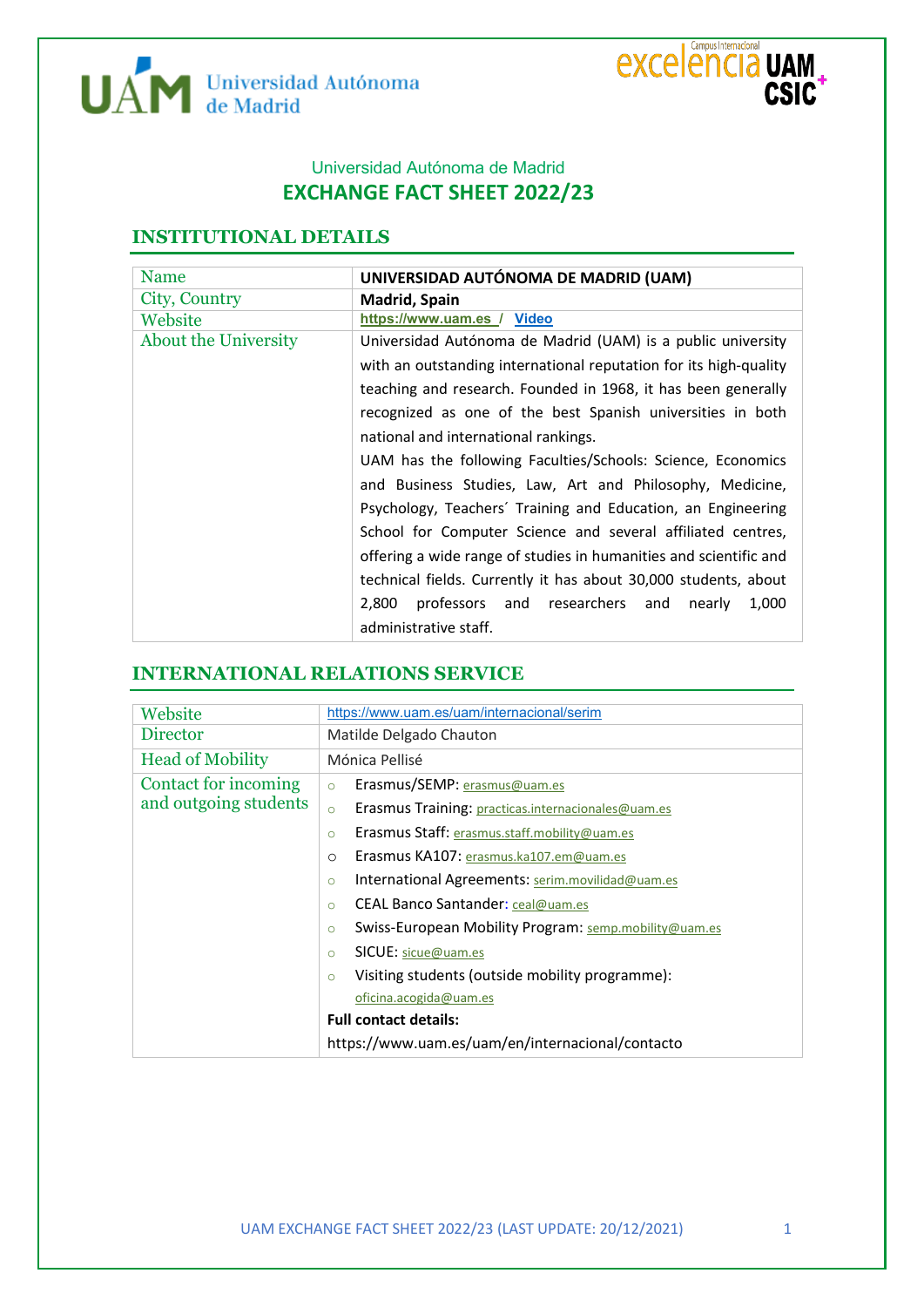



## **GENERAL ACADEMIC INFORMATION**

| Academic Calendar | The academic year is divided into two semesters:               |
|-------------------|----------------------------------------------------------------|
|                   | Semester 1: Sept. - January   Semester 2: Febr. - June         |
|                   | Check the exact dates for 2022-23 academic calendar (available |
|                   | from February 2022)                                            |
|                   | Orientation days are planned to welcome exchange students at   |
|                   | the beginning of each semester. Attendance is compulsory       |
| Academic offer    | <b>Undergraduate Studies</b>                                   |
|                   | <b>Postgraduate Studies</b>                                    |
|                   | <b>PhD Studies</b>                                             |

## **FACULTY AND SCHOOL INFORMATION**

| <b>FACULTY/SCHOOL WEBSITE</b>           | <b>INTERNATIONAL RELATIONS OFFICE CONTACT INFO</b>  |
|-----------------------------------------|-----------------------------------------------------|
| <b>Faculty of Science</b>               | Tel. +34 91 497 44 52   ori.ciencias@uam.es         |
| <b>Faculty of Law</b>                   | Tel. +34 91 497 82 31   ori.derecho@uam.es          |
| Faculty of Philosophy and the Arts      | Tel. +34 91 497 43 64   ori.filosofia@uam.es        |
| <b>Faculty of Psychology</b>            | Tel. +34 91 497 50 90<br>  ori.psicologia@uam.es    |
| <b>Faculty of Medicine</b>              | Tel. +34 91 497 54 01   ori.medicina@uam.es         |
| <b>Faculty of Business and Economic</b> | Tel. +34 91 497 50 38   ori.economicas@uam.es       |
| <b>Sciences</b>                         |                                                     |
| <b>School of Engineering</b>            | Tel. +34 91 497 22 98   ori.eps@uam.es              |
| <b>Faculty of Teacher Training and</b>  | Tel. +34 91 497 86 24   ori.fprofesorado@uam.es     |
| Education                               |                                                     |
| <b>Doctoral School</b>                  | Tel. +34 91 497 24 40   air.escueladoctorado@uam.es |

## **REQUIRED/RECOMMENDED LANGUAGE SKILLS**

| <b>SPANISH</b> | In general, the language of Instruction is Spanish.                                |  |
|----------------|------------------------------------------------------------------------------------|--|
|                | Nevertheless, some courses are taught in English (see below)                       |  |
|                | <b>Required level of Spanish</b> (for those students taking courses in Spanish) *  |  |
|                | General rule: B1 required, B2 highly recommended                                   |  |
|                | Specific rules: B2 required for the following studies:<br>$\bullet$                |  |
|                | Postgraduate studies: Master<br>$\circ$                                            |  |
|                | Faculty of Economics and Business Studies<br>$\circ$                               |  |
|                | Faculty of Philosophy and Arts for the following Degrees:<br>$\circ$               |  |
|                | - Hispanic Studies Degree                                                          |  |
|                | - Modern Languages, Culture and Communication Degree.                              |  |
|                | *In general terms, the limited offer of courses taught in English means that       |  |
|                | exchange students must take part of their courses in Spanish and for this, they    |  |
|                | must have at sufficient level of Spanish in order to follow their courses.         |  |
|                | <b>Required Certificate of Spanish</b>                                             |  |
|                | As a general rule, students do not need to send their Spanish level certificate to |  |
|                | UAM. It is the responsibility of the home university to select their students      |  |
|                | according to UAM linguistic requirements as mentioned above.                       |  |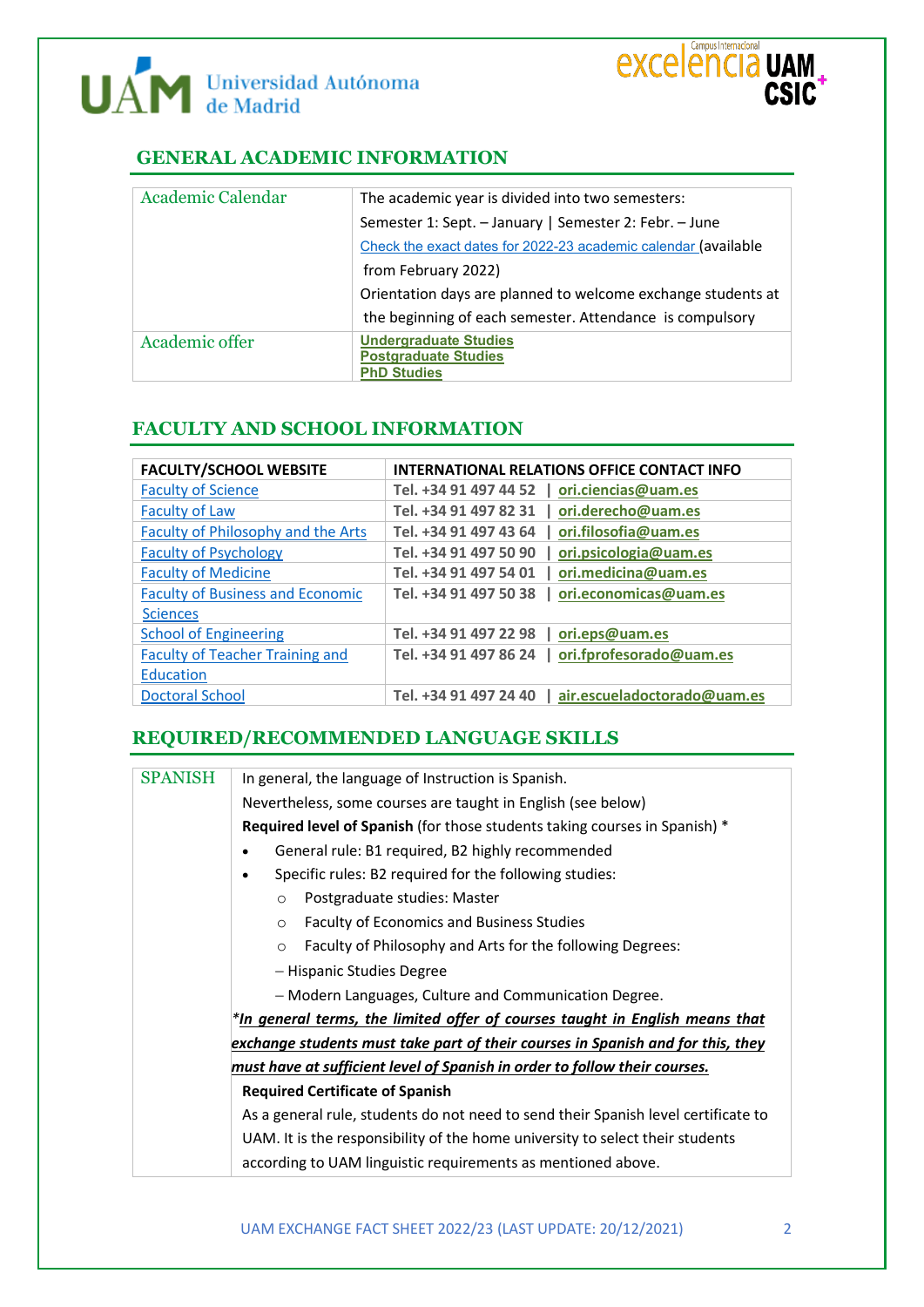

## Exceptions where students are required to send their Spanish certificates: o Students nominated for the Faculty of Medicine (B1) o Students nominated for the Faculty of Law (B1) o Students nominated for the Faculty of Philosophy and Arts for the following degrees: − Hispanic Studies Degree (B2, DELE o SIELE certification). − Modern Languages, Culture and Communication Degree (B2, DELE o SIELE certification). ENGLISH [UAM English Courses](https://www.uam.es/uam/media/doc/1606875620625/uamenglishcourses2021-22revisado21sept.pdf) **Level of English (For those students taking courses in English):** B2 level of English is recommended (It is not necessary to send any certificate

to UAM. It is the responsibility of the home university to select their students according to UAM linguistic requirements).

**EXCELENCIA UAM** 

CSIC

## **APPLICATION PROCESS**

|                                         | <b>NOMINATION</b> | <b>ON-LINE REGISTRATION</b> |
|-----------------------------------------|-------------------|-----------------------------|
| <b>SEMESTER 1</b>                       | 15/04-31/05       | 15/05-15/06                 |
| <b>SEMESTER 2</b>                       | $1/09 - 15/10$    | $1/10 - 31/10$              |
| Some Faculties have specific deadlines: |                   |                             |
|                                         | <b>NOMINATION</b> | <b>ON-LINE REGISTRATION</b> |
| <b>MEDICINE S1</b>                      | 15/04-31/05       | 15/05-31/05                 |
| <b>MEDICINE S2</b>                      | $1/09 - 16/10$    | $1/10-16/10$                |
| <b>SCIENCE S1</b>                       | 15/04-15/05       | 15/05-31/05                 |
| <b>SCIENCE S2</b>                       | $1/09 - 31/09$    | $1/10-15/10$                |



UAM EXCHANGE FACT SHEET 2022/23 (LAST UPDATE: 20/12/2021) 3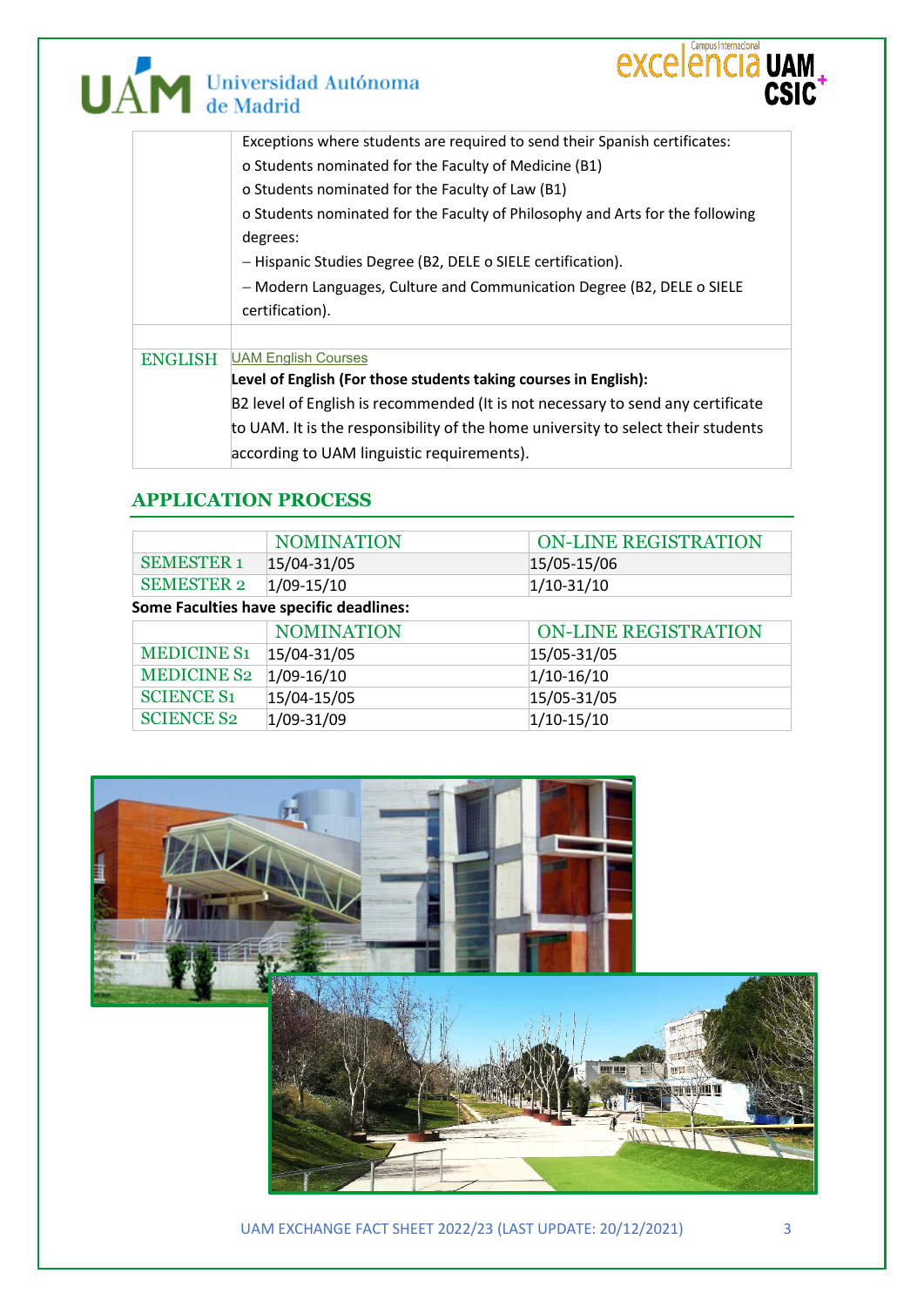# UAM Universidad Autónoma



| <b>REQUIRED DOCUMENTS</b>                                                                      |                                                                                                                                                                                                                                                                                                                                                                    |  |
|------------------------------------------------------------------------------------------------|--------------------------------------------------------------------------------------------------------------------------------------------------------------------------------------------------------------------------------------------------------------------------------------------------------------------------------------------------------------------|--|
| $ERASMUS + / SEMP$<br><b>STUDENTS</b>                                                          | Each Faculty/School has different requirements. Check with the<br>student's faculty/school.                                                                                                                                                                                                                                                                        |  |
| <b>ALL OTHER</b><br><b>PROGRAMMES</b><br>(International<br>Agreements, KA107,<br><b>CEAL</b> ) | Passport (all)<br>ப<br>Academic transcript (Medicine and Master students)<br>Proof on enrolment at home university (only E KA107<br>ப<br>students)<br>Spanish Certificate (when required, see above)<br>u<br>Learning Agreement (E+KA107 and CEAL)<br>❏<br>Proof of Health Insurance valid in Spain during the stay<br>ப<br>(all, it can be sent at a later stage) |  |
|                                                                                                |                                                                                                                                                                                                                                                                                                                                                                    |  |
| <b>ON-LINE</b><br><b>APPLICATION</b>                                                           | Admission application consists of two mandatory steps:<br><b>FIRST: USER REGISTRATION</b><br>Students must complete the Registration form: REGISTRATION<br>Please, bear in mind that the e-mail account used in this<br>registration form will be used in future communications.                                                                                   |  |
|                                                                                                | <b>SECOND: ADMISSION APPLICATION</b>                                                                                                                                                                                                                                                                                                                               |  |
|                                                                                                | Students must complete the ADMISSION APPLICATION.                                                                                                                                                                                                                                                                                                                  |  |

According to the Exchange Programme, nominations & documents should be sent to:

| <b>EXCHANGE</b><br><b>PROGRAMME</b>       | <b>UAM FACULTY / SERVICE</b>          | <b>MORE INFO</b>             |
|-------------------------------------------|---------------------------------------|------------------------------|
| Erasmus +                                 | Science                               | ori.ciencias@uam.es          |
| <b>SEMP</b><br>(Switzerland)              | Law                                   | ori.derecho@uam.es           |
|                                           | Philosophy and the Arts               | ori.filosofia@uam.es         |
|                                           | Psychology                            | <u>ori.psicologia@uam.es</u> |
|                                           | Medicine                              | ori.medicina@uam.es          |
|                                           | <b>Business and Economic Sciences</b> | ori.economicas@uam.es        |
|                                           | School of Engineering                 | ori.eps@uam.es               |
|                                           | <b>Teacher Training and Education</b> | ori.fprofesorado@uam.es      |
|                                           | <b>PhD</b>                            | Air.escueladoctorado@uam.es  |
| International<br>Agreements<br>$(non-EU)$ | International Rel.& Mobility Serv.    | serim.movilidad@uam.es       |
| <b>CEAL Santander</b>                     | International Rel.& Mobility Serv.    | $ceal@$ uam.es               |
| E+ KA107                                  | International Rel.& Mobility Serv.    | erasmus.ka107.em@uam.es      |

### **ENROLMENT TO COURSES**

You will be informed by your Faculty/School on the Enrolment to the Courses. Each Faculty/School has different processes and deadlines.

It is very important that you bear in mind that at least 51% of your courses will have to be enrolled in the Faculty/School where you have been accepted.